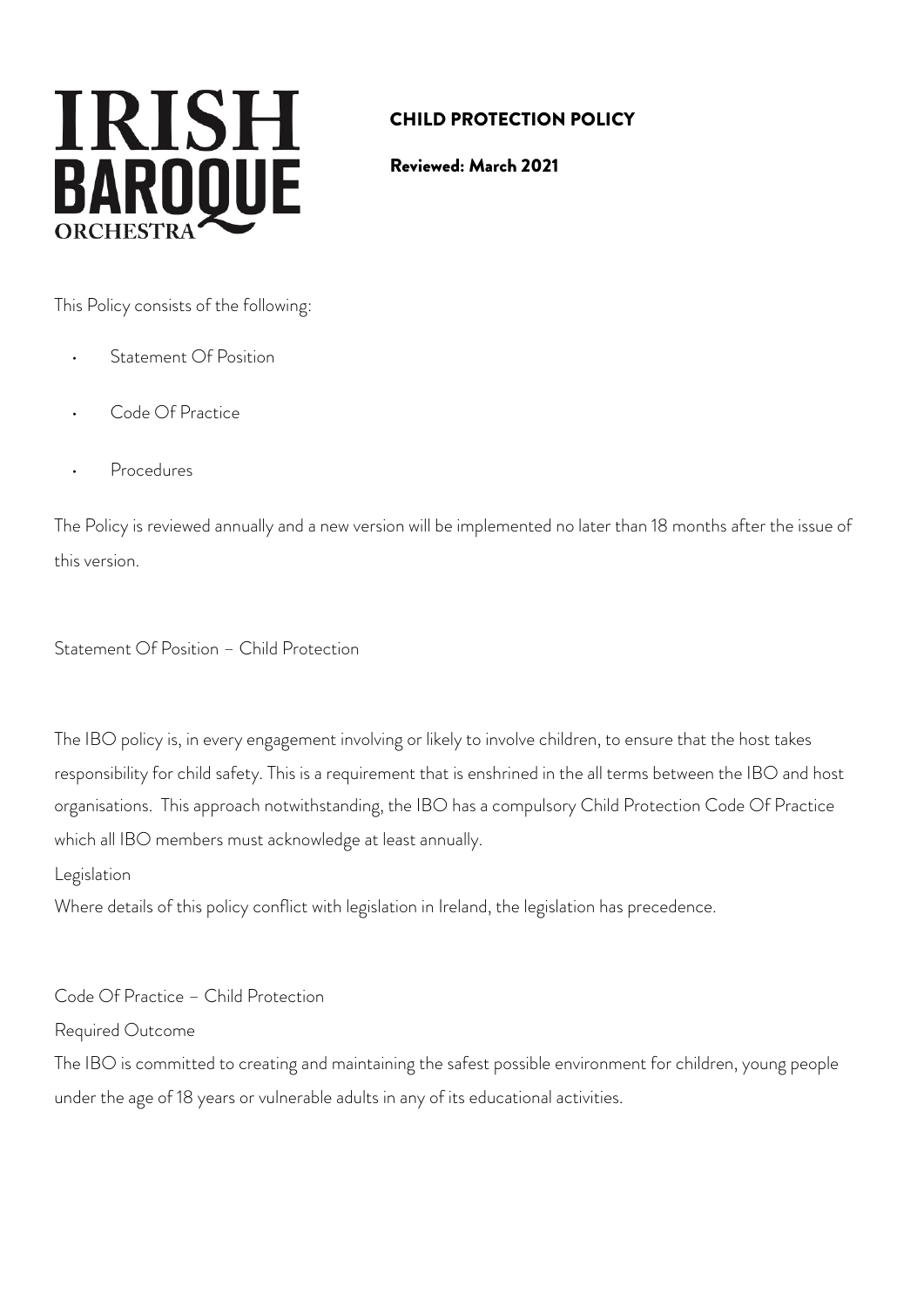#### Scope & Definitions

All references to child or children throughout this Policy and Guidelines should be taken to refer to "children, young people under the age of 18 years or vulnerable adults".

All IBO education activity is completed in a group situation with a member of teaching staff or supervisor present at all times. Most IBO members will only make one visit to a school. With longer projects, the IBO member would not normally make more than three visits to a particular school.

When a school books an education programme, it will be sent a confirmation booking form explaining that a teacher or adult must be present throughout the workshop. The IBO members are instructed not take the workshop unless this is the case.

Each IBO member is given a set of guidelines to follow. All players taking part in Education work must adhere to the guidelines provided by the IBO education department in its Child Protection Policy.

The IBO Child Protection Policy is given to all IBO members, be they working in administration, playing, conducting, composing or otherwise involved with education work. A copy of the policy is also sent to each of the Orchestra's funding bodies where funded projects involve work with young people aged under 18.

An IBO member is defined as any person contracted to or working for, or who might reasonably be deemed to be acting for, the IBO. This definition includes: administration personnel, visiting conductors, soloists, extra instrumentalists, composers and volunteers.

#### **Child Protection Officer**

The IBO has appointed a designated Child Protection officer who is responsible for dealing with any concerns about the protection of children/young people. This person is **Aliye Cornish, CEO**.

The Deputy Child Protection Officer is Ciara Cavanagh, Orchestral Manager and Education & Participation Officer.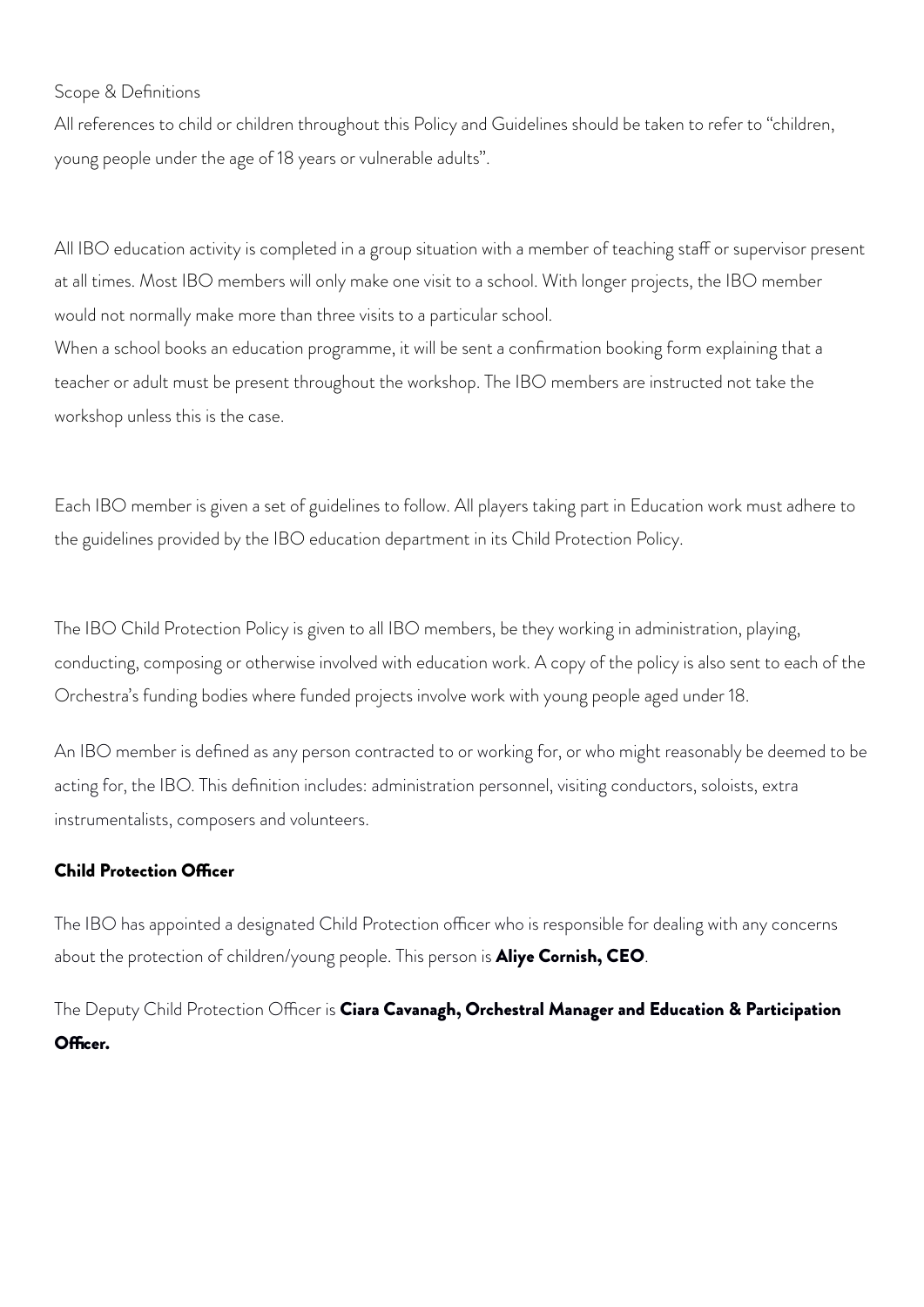#### Responsibilities Of The Child Protection Officer:

· Provide child protection information and advice to all members of the IBO, administration staf, visiting conductors, soloists, extra instrumentalists, composers and volunteers.

· Keep up-to-date with all child protection issues and develop procedures on a regular basis. Ensure that all procedures comply with current best practice.

· Ensure that all those working with children/young people are familiar with the reporting procedures and that any incidents of concern are clearly recorded.

· Keep all relevant people within the organisation informed of any incidents or concerns and ensure that all information disclosed is confidential.

· Liaise closely with relevant child protection agencies in the event of a child protection concern coming to the notice of the IBO.

· All information shared with the designated officer is confidential and will be disclosed only on a "need to know" basis. All confidential paperwork will be safely locked away. Depending on the circumstances the information will be released to the appropriate authorities.

· Ensure that parental permission has been sought from parents whose children are attending IBO events. Details of parents contact details will be available at all time in case of an emergency.

· All participants will be send feedback forms immediately after an event and IBO staf will be visible at all times throughout an event to ensure that any complaints are dealt with appropriately.

· Any complaints made by children should go through the school or guardian and this will then be passed onto the designated Child Protection Officer within the IBO.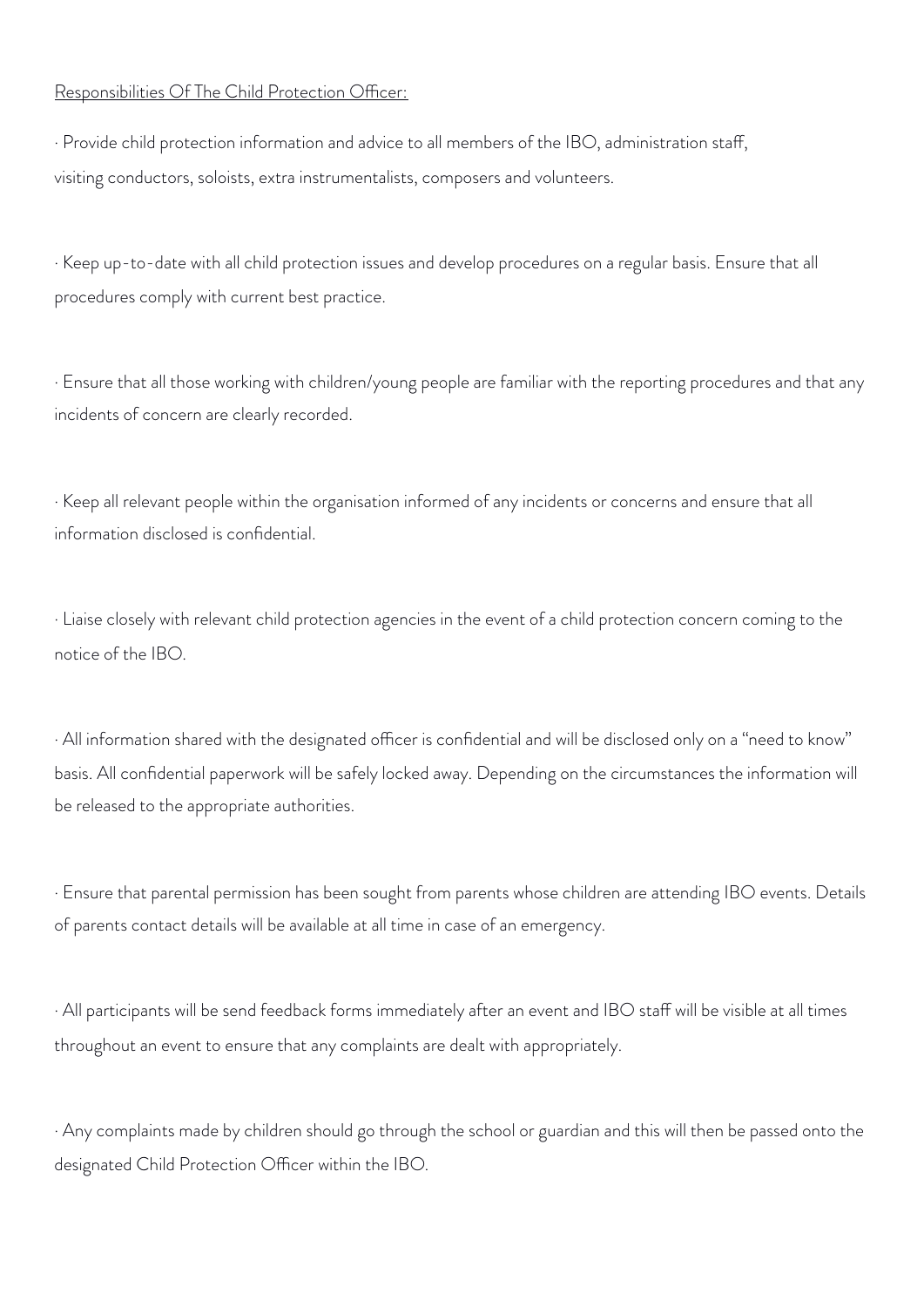· Staff complaints should be made directly with the designated Child Protection Officer.

· Complaints made by parents should be made through the school and then the IBO or directly with the IBO when the complaint is linked with something outside school.

· Prior to any education workshop in a school the teacher should outline acceptable behaviour with the children

### Possible Sanctions

· Staf and volunteers will be expected to comply by the IBO standard disciplinary procedures. If a problem or situation is deemed inappropriate a verbal warning will be given, and then a written warning followed by an interview. At this stage a decision will be made regarding the future status of the particular person/persons as a sub-contractor.

· Children should be sanctioned by teaching staff or guardians.

[End Policy]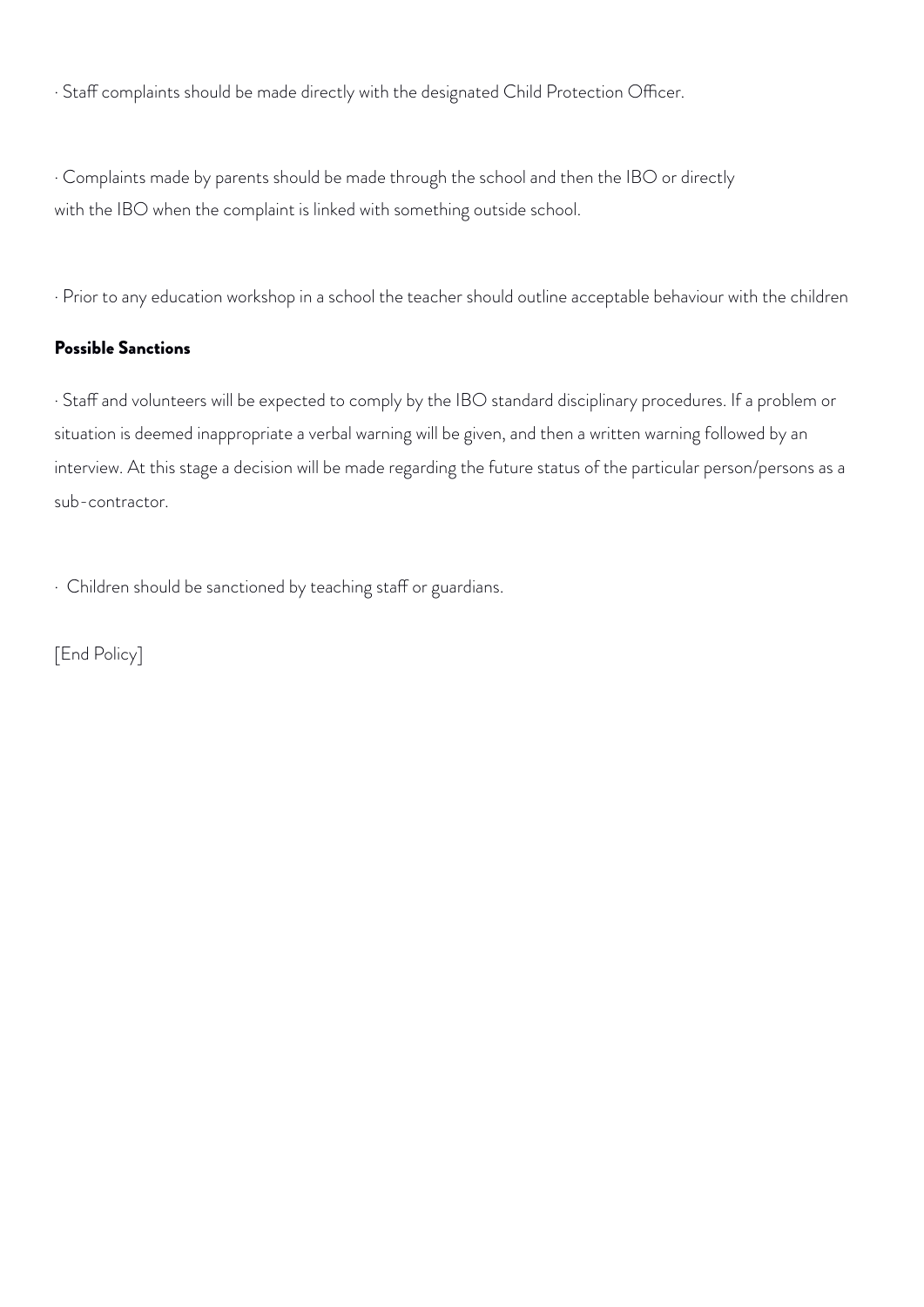# IBO Code Of Practice – Protecting The Vulnerable & Those Under 18

Please take a moment to read this bulletin. It sets out the IBO's code of practice relating to the protection of children and vulnerable adults.

#### Code Of Practice

The IBO takes its responsibilities for protecting children and vulnerable adults ('children') seriously. It has a designation Child Protection Officer in **Aliye Cornish, IBO CEO** and a Deputy Child Protection Officer in Ciara Cavanagh, Orchestral Manager and Education & Participation Officer.

When the IBO accepts an education engagement, it does so on the basis that the host is responsible for ensuring the safety of children attending. At no time in a workshop, performance or demonstration should an IBO member be left alone to supervise a group of children. You are advised not to take the workshop, etc. if a teacher or member of staff is not available.

That said, all members of the IBO are expected to follow the attached guidelines and also to report any issue that gives concern about the wellbeing of children attending an IBO event.

#### Aliye Cornish

CEO | Irish Baroque Orchestra

[aliye@irishbaroqueorchestra.com](mailto:aliye@irishbaroqueorchestra.com) | 083 1173095

# Ciara Cavanagh

Orchestral Manager and Education & Participation Officer | Irish Baroque Orchestra

[ciara@irishbaroqueorchestra.com](mailto:ciara@irishbaroqueorchestra.com) | 086 3682133

# FACTSHEET FOR THE IBO – CHILD PROTECTION GUIDELINES

The following 'must' and 'must not's' are largely common sense.

# YOU MUST...

- · Treat all children with respect;
- $\cdot$  Take all reasonable steps to ensure health, safety and welfare of children involved in IBO activity;
- · Demonstrate good conduct–conduct you wish others to follow.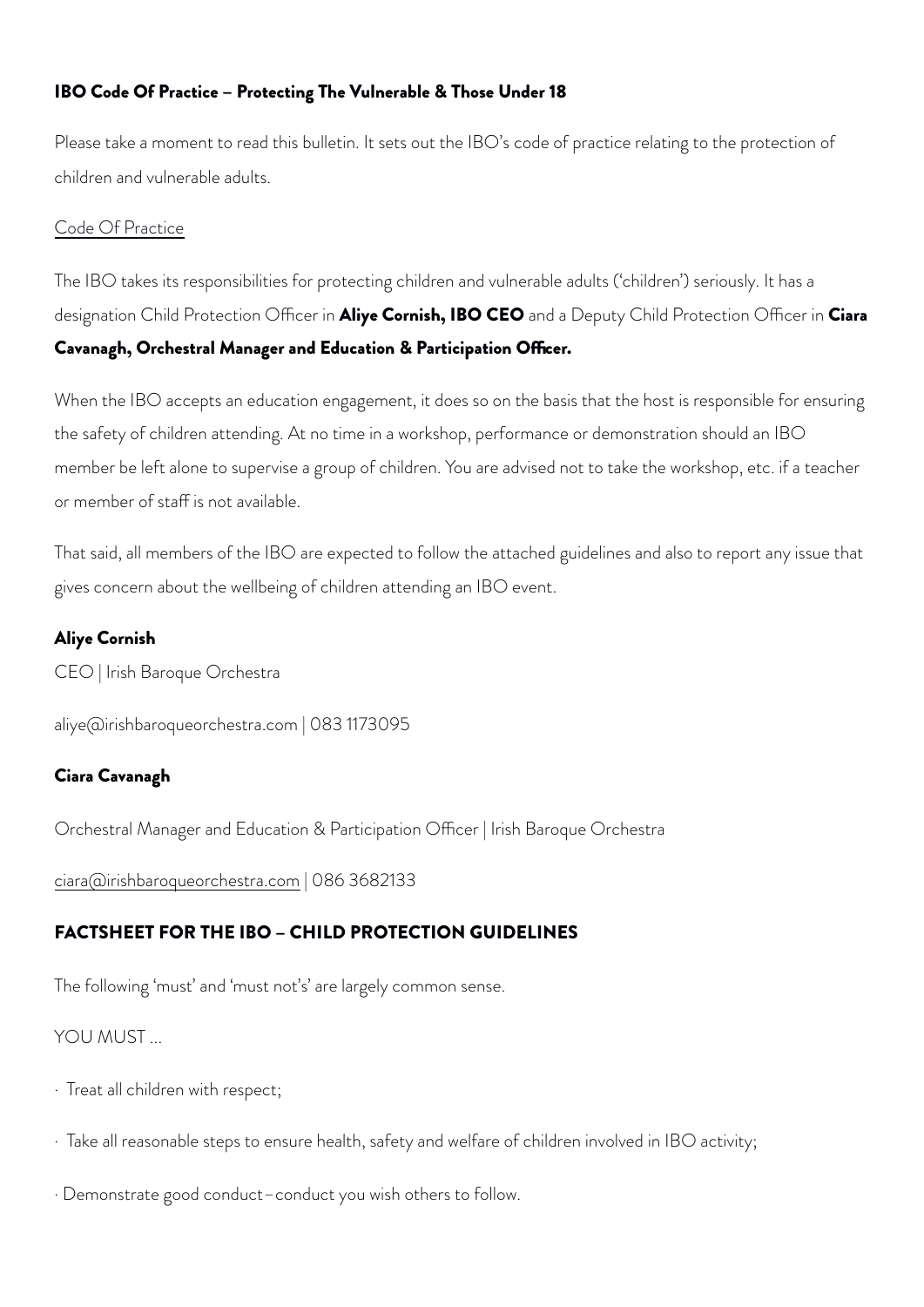· Prevent any IBO member from putting a child in a situation of significant risk to health and safety.

· Ensure that there is always more than one adult present during the IBO's activities with children.

· Respect a child's right to personal privacy.

· Encourage children to feel comfortable enough to point out attitudes/behaviour they do not like.

· Remember that someone else might misinterpret your actions, no matter how well-intentioned.

· Be aware that even caring physical contact with a child may be misinterpreted. Should any physical contact be necessary as part of a demonstration, ensure that the child is both aware of the need for, and is comfortable with, the contact by informing them of any actions that need to be taken during the course of the demonstration.

· Recognise that special caution is required if discussing sensitive issues with children.

· Operate within the IBO's guidelines and procedures.

If you suspect that any child is being bullied, emotionally or physically, or if you have seen any behaviour that makes you feel uncomfortable, you should speak to the teacher/leader in charge and report that you have done so to the Child Protection Officer or Deputy Child Protection Officer.

#### YOU MUST NOT:

- · Have inappropriate physical or verbal contact with children.
- · Allow yourself to be drawn into inappropriate attention-seeking behaviour.
- · Make suggestive/derogatory remarks or gestures in front of children.
- · Jump to conclusions about others without checking facts.
- · Exaggerate or trivialise child abuse issues.
- · Show favouritism to any individual.
- · Rely on your good name or that of the IBO to protect you.
- · Believe 'it could never happen to me'.
- · Take a chance when common sense, policy and practice suggest a more prudent approach.
- · Ignore the IBO's child protection guidelines and procedures.

If you wish to raise any matter relating to these guidelines, please contact Aliye Cornish.